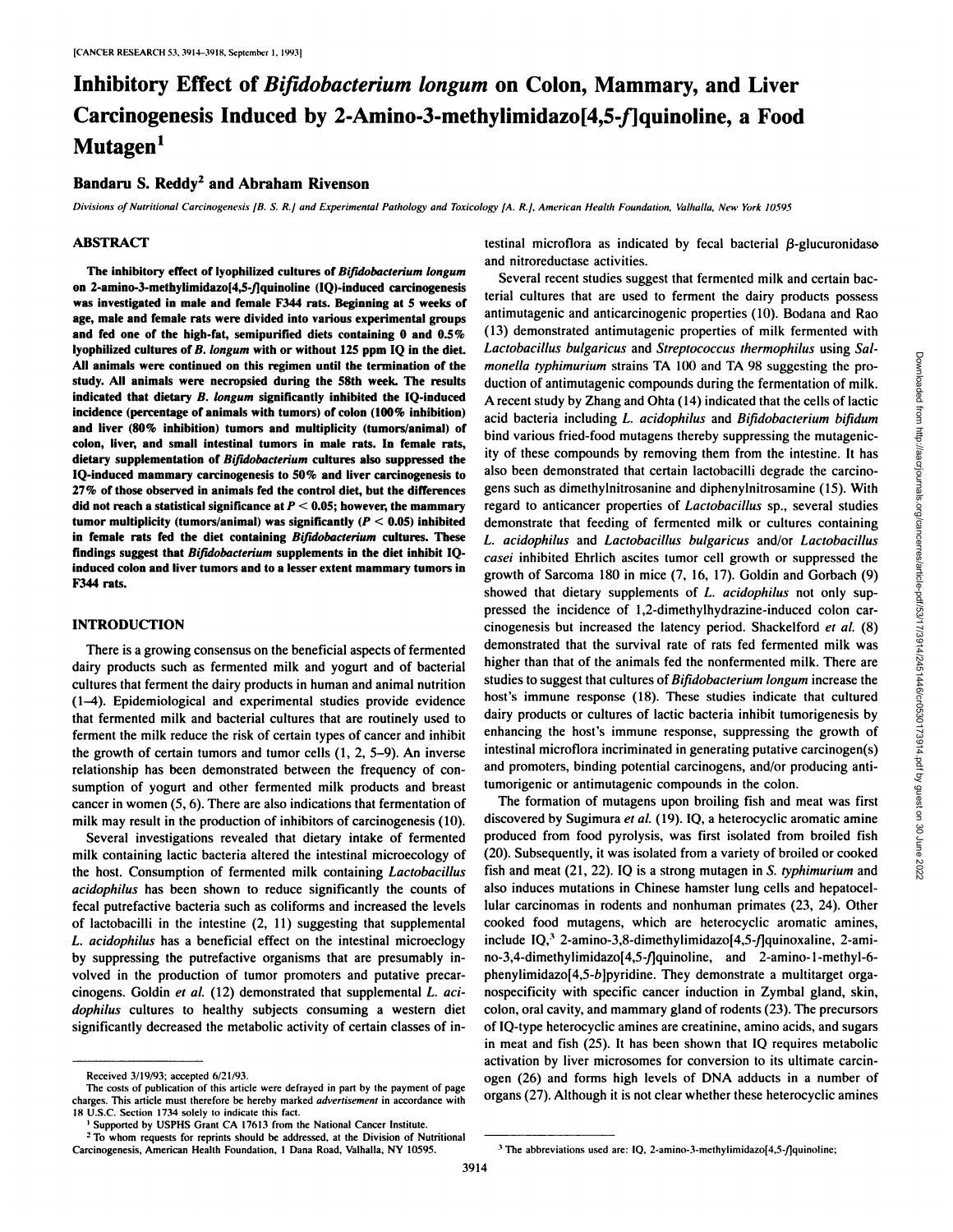may contribute to human cancer development, it is certain that these compounds are present in cooked foods and pose a credible risk to humans.

Because IQ induces colon and mammary tumors in male and female rats, respectively, and bacterial cultures that ferment milk possess anticarcinogenic properties, the possibility exists that these bacterial cultures may prevent IQ-induced carcinogenesis. Accordingly, the present study was designed to investigate the efficacy of cultures of B. *longum*, a lactic bacteria indigenous to human intestine, on IQ-induced carcinogenesis in male and female F344 rats fed the high-fat diet. The rationale for the high-fat content of the experimental diet was to simulate a western-style diet. It is hoped that the results generated from this study provide a rationale for additional studies to elucidate the mechanism(s) of action of Bifidobacterium cultures in inhibiting carcinogenesis.

# **MATERIALS AND METHODS**

**Animals, Diets, and Carcinogen. A total of 156 weanling male and female** F344 rats obtained from Charles River Breeding Laboratories (Kingston, NY) were quarantined for 10 days and then housed in plastic cages with wood chip bedding and filter tops in an animal holding room under controlled environ mental conditions of a 12-h light-dark cycle, 50% humidity, and 22°C temperature. This study was conducted within the guidelines of our Institute's Animal Care and Use Committee. They were all randomly assigned by weight into 2 treatment groups (male. IQ-fed, 60; female, IQ-fed. 60; male, without IQ, 18; female, without IQ, 18). Lyophilized B. longum (BB-536) cultures were kindly provided by Morinaga Milk Industry Co., Ltd. (Zama City, Japan). B. *longum was cultured in a medium containing glucose, peptone, yeast extract,* and salts. The cells were harvested by centrifugation and washed using a saline solution. After being mixed with a cryoprotectant solution containing sodium glutamate and sucrose, the cells were lyophilized. Each g of lyophilized material contained about  $2 \times 10^{10}$  live bacterial cells. IQ (CAS 76180-96-6) was purchased from Toronto Research Chemicals (Downsview, Ontario, Canada). A high-fat semipurified diet was used throughout the study (28). All ingredi ents of semipurified diet were obtained from Dyets, Inc. (Bethlehem, PA). A high-fat control (modified AIN-76A) diet with or without IQ and the experi mental diets with or without IQ but containing 0.5% lyophilized B. longum cultures were prepared in our laboratory once weekly and stored in a cold room in air-tight plastic containers filled with  $N_2$  (Table 1). The amount of IQ added to the diets was 125 ppm.

**Experimental Procedure. At 5 weeks of age, male and female animals** were divided at random into various experimental groups and fed one of the high-fat diets containing 0 and 0.5% B. longum with or without IQ in the diet (Table 1). All animals were fed the control and experimental diets until the termination of the experiment. Animals were weighed weekly until they at tained 16 weeks of age and then every 4-6 weeks until the termination of the study. Female animals were palpated for mammary tumors every 2 weeks, beginning 8 weeks on experimental diets. As scheduled, the experiment was terminated 58 weeks after the start of experimental diets.

All animals were sacrificed by  $CO<sub>2</sub>$  euthanasia. All organs including the intestine, liver, and mammary glands were examined grossly under the dissec-

|  |  | Table 1 Percentage composition of experimental diets |  |
|--|--|------------------------------------------------------|--|
|  |  |                                                      |  |

| Diet ingredients         | High-fat<br>control diet <sup>a</sup> | High-fat<br>experimental diet <sup>b</sup> |
|--------------------------|---------------------------------------|--------------------------------------------|
| Casein                   | 23.50                                 | 23.50                                      |
| Dt-Methionine            | 0.35                                  | 0.35                                       |
| Corn oil                 | 23.52                                 | 23.52                                      |
| Corn starch              | 32.90                                 | 32.40                                      |
| Dextrose                 | 8.30                                  | 8.30                                       |
| Alphacel                 | 5.90                                  | 5.90                                       |
| Mineral Mix, AIN         | 4.11                                  | 4.11                                       |
| Vitamin Mix, AIN revised | 1.18                                  | 1.18                                       |
| Choline bitartrate       | 0.24                                  | 0.24                                       |
| B. longum (lyophilized)  | 0                                     | 0.5                                        |

" This high-fat diet was formulated on the basis of the American Institute of Nutrition (AIN) standard reference diet with the modification of varying sources of carbohydrate

(28).<br><sup>1</sup> Dyophilized *B. longum* was added at the expense of starch.

tion microscope. They were fixed in 10% buffered formalin, embedded in paraffin blocks, and processed by routine histological methods with the use of hematoxylin and eosin stains. The histological criteria used for tumors of intestine, liver, and mammary gland were as described previously (28, 29).

The data were analyzed statistically by the  $\chi^2$  test and Fisher's exact test (tumor incidence) and by Student's  $t$  test (body weights and tumor multiplicity). Analyses were carried out on a VAX 11/750 computer using the SAS package.

### **RESULTS**

The body weights of male and female animals fed the control and *Bifidobacterium diets containing IQ were comparable throughout the* study (Table 2). In groups that were not given IQ, body weights of male and female animals fed the control diet were similar to those fed the Bifidobacterium diet in their respective gender. As expected, IQfed animals weighed less than those that were not fed IQ in all dietary groups during the course of the study.

Table 3 summarizes the incidences of IQ-induced colon, small intestine, liver, and mammary gland tumors. There was no evidence of tumors in animals that were not fed IQ. In the present investigation, The and interest of the study.<br>
The summarizes the incidences of IQ-induced colon, small<br>
intestine, liver, and mammary gland tumors. There was no evidence of<br>
tumors in animals that were not fed IQ. In the present invest were all adenocarcinomas. The tumors of the small intestine and colon were well-differentiated adenocarcinomas that invaded the submucosal and muscular layers. Liver tumors were hepatocellular carcino mas. Dietary supplementation of B. longum resulted in a significant inhibition of colon, small intestine, and liver tumor incidences in male rats ( $P < 0.05$ ). In female rats, dietary supplementation of B. longum also decreased the mammary carcinogenesis to 50% and liver car cinogenesis to 27% of those observed in animals fed the control diet, but the differences did not reach a statistical significance ( $P > 0.05$ ). It is noteworthy that the incidence of liver tumors was lower in female rats as compared to their male counterparts irrespective of dietary treatment. Also, none of the female rats developed IQ-induced colon and small intestinal tumors.

The data summarized in Table 4 show that colon tumor multiplicity (tumors/animal and tumors/tumor-bearing animal) followed the same pattern as tumor incidence summarized in Table 3. Although the effects of dietary Bifidobacterium on small intestinal tumor incidence in male rats and on mammary tumor incidence in female rats did not reach a statistical significance (Table 3), it significantly suppressed the multiplicity (tumors/animal) of small intestinal and mammary gland tumors in their respective gender (Table 4); dietary Bifidobacterium, however, had no significant effect when small intestinal and mam mary tumor data were expressed as tumors/tumor-bearing animal.

#### **DISCUSSION**

 $\frac{1}{2}$   $\frac{1}{2}$   $\frac{1}{2}$   $\frac{1}{2}$   $\frac{1}{2}$   $\frac{1}{2}$   $\frac{1}{2}$   $\frac{1}{2}$  experimental diet<sup>b</sup> estingly, none of the female animals developed colon and small in-It is interesting that the results of the present study indicated sex differences in the susceptibility of liver and intestines to IQ-induced carcinogenesis in F344 rats. IQ-induced liver tumors were lower in female rats compared to male animals in both dietary groups; inter testinal tumors. Our previous studies also demonstrated lower inci dence of 3,2'-dimethyl-4-aminobiphenyl-induced colon and small intestinal tumors in female F344 rats compared to their male coun terparts (30). Although the precise mechanism of sex differences in the susceptibility of liver and intestine to IQ and other heterocyclic amines remains to be elucidated, it is possible that male and female rats metabolize IQ differently that might explain the organospecificity of IQ in male and female animals.

> The purpose of the current study was to investigate the efficacy of dietary B. longum cultures on IQ-induced tumorigenesis in male and female F344 rats. The results of this study are of considerable interest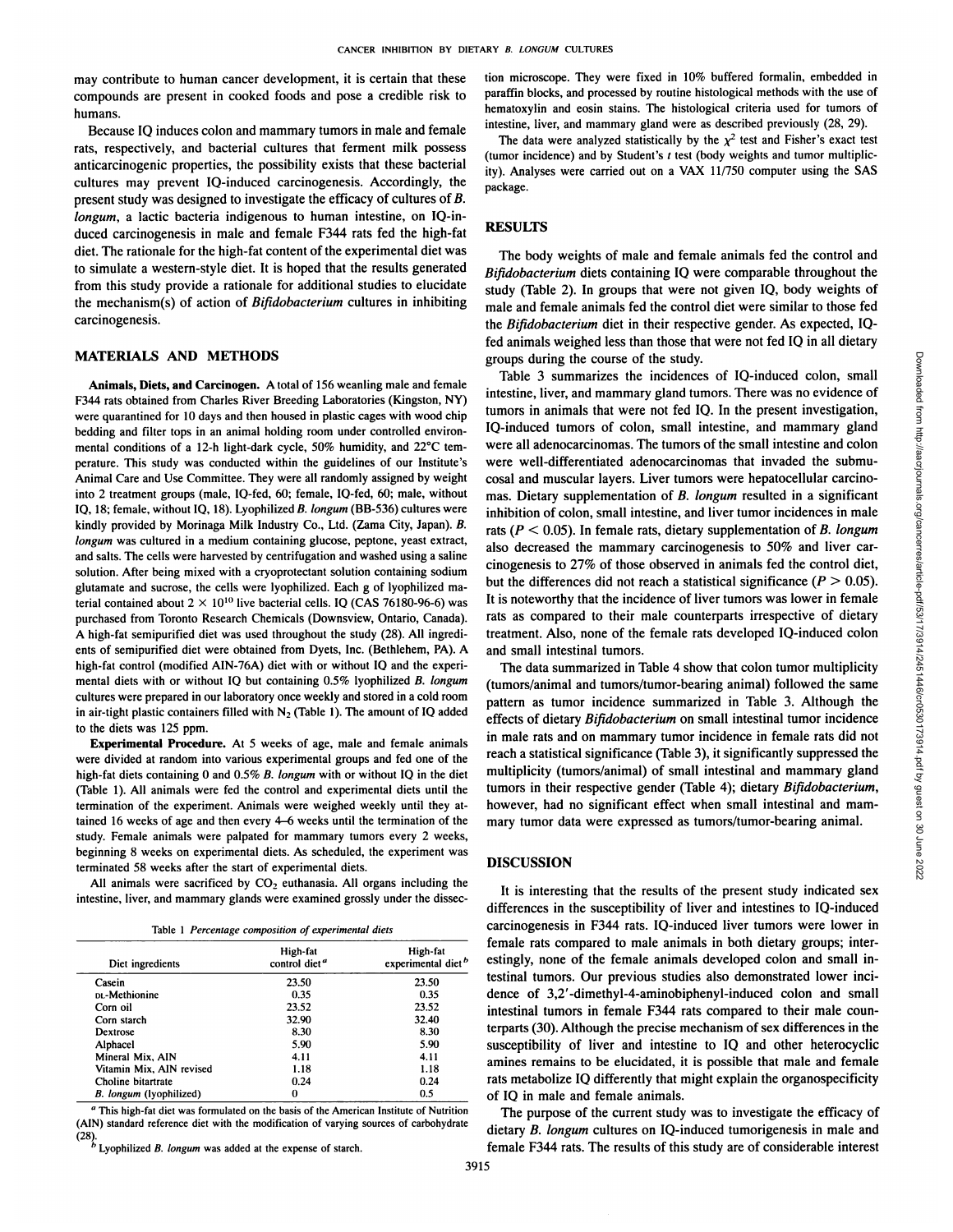|  |  | Table 2 <i>Body weights of male and female F344 rats</i> |  |
|--|--|----------------------------------------------------------|--|
|--|--|----------------------------------------------------------|--|

|                            |                         |                  | Body wt $(g)$ on experimental diets at wk <sup>a</sup> |                           |                      |                           |  |  |  |  |
|----------------------------|-------------------------|------------------|--------------------------------------------------------|---------------------------|----------------------|---------------------------|--|--|--|--|
| Dietary regimen            | Initial body wt<br>(wk) | 4                | 16                                                     | 32                        | 48                   | 56                        |  |  |  |  |
| Male rats                  |                         |                  |                                                        |                           |                      |                           |  |  |  |  |
| Control diet + IQ $(30)^b$ | $113 \pm 6^{c,d}$       | $252 \pm 14^d$   | $380 \pm 28^d$                                         | $461 \pm 37^d$            | $464 \pm 44^d$       | $468 \pm 33^{\circ}$      |  |  |  |  |
| $0.5\%$ BL diet + IQ (30)  | $114 \pm 6$             | $253 \pm 12$     | $380 \pm 21$                                           | $459 \pm 30$              | $460 \pm 50$         | $466 \pm 40$              |  |  |  |  |
| Control diet (9)           | $115 \pm 7^e$           | $261 \pm 12^{e}$ | $396 \pm 21^e$                                         | $482 \pm 29$ <sup>e</sup> | $495 \pm 39^{\circ}$ | $519 \pm 44$ <sup>e</sup> |  |  |  |  |
| $0.5\%$ BL diet $(9)$      | $116 \pm 12$            | $256 \pm 15$     | $394 \pm 27$                                           | $482 \pm 36$              | $520 \pm 48$         | $524 \pm 38$              |  |  |  |  |
| Female rats                |                         |                  |                                                        |                           |                      |                           |  |  |  |  |
| Control diet $+$ IQ (30)   | $91 \pm 5^d$            | $161 \pm 8^d$    | $203 \pm 13^d$                                         | $234 \pm 16^{d}$          | $250 \pm 22^d$       | $272 \pm 23^d$            |  |  |  |  |
| $0.5\%$ BL diet + IQ (30)  | $91 \pm 5$              | $159 \pm 9$      | $197 \pm 12$                                           | $228 \pm 16$              | $254 \pm 24$         | $278 \pm 25$              |  |  |  |  |
| Control diet (9)           | $90 \pm 9$ <sup>c</sup> | $161 \pm 9^e$    | $206 \pm 10^{e}$                                       | $242 \pm 17^{e}$          | $261 \pm 19^e$       | $286 \pm 22^{\circ}$      |  |  |  |  |
| $0.5\%$ BL diet $(9)$      | $94 \pm 8$              | $164 \pm 9$      | $210 \pm 17$                                           | $237 \pm 20$              | $278 \pm 24$         | $292 \pm 24$              |  |  |  |  |

a At 5 weeks of age, groups of male and female rats were fed the control diets with or without IQ and with or without lyophilized B. longum cultures (BL). This period is denoted as week 0.

*h Numbers in parentheses, number of animals.*

 $c$  Mean  $\pm$  SD.

 $d$ ,  $e$  Differences among the dietary subgroups in IQ-fed and in non-IQ-fed animals are not significant,  $P > 0.05$ .

|                              | Tumor incidence<br>(% of animals with tumors) |                |                 |                        |               |  |  |  |
|------------------------------|-----------------------------------------------|----------------|-----------------|------------------------|---------------|--|--|--|
| Dietary regimen              | Liver                                         | Colon          | Small intestine | Intestine <sup>a</sup> | Mammary gland |  |  |  |
| Male rats $(30)^b$           |                                               |                |                 |                        |               |  |  |  |
| Control diet                 | $80(24)^{b}$                                  | 23(7)          | 20(6)           | 40(12)                 |               |  |  |  |
| $0.5\%$ BL diet <sup>c</sup> | $50(15)^d$                                    | 0 <sup>d</sup> | 3(1)            | $3(1)^d$               |               |  |  |  |
| Female rats (30)             |                                               |                |                 |                        |               |  |  |  |
| Control diet                 | 37(11)                                        | 0              |                 |                        | 27(8)         |  |  |  |
| $0.5\%$ BL diet              | 27(8)                                         | 0              | 0               | 0                      | 13(4)         |  |  |  |

<sup>b</sup> Numbers in parentheses, number of animals.

 $c$  BL diet, control diet containing 0.5% lyophilized B. longum cultures.

<sup>d</sup> Significantly different from its respective control diet group in the same gender,  $P < 0.05$ .

because to our knowledge, this is the first report showing that long term administration of cultures of B. longum, a human lactic bacte rium, can effectively reduce the tumorigenesis induced by IQ, a heterocyclic amine produced from broiling or frying of meat or fish. There are no previous reports on the tumor inhibitory properties of dietary B. longum in laboratory animal models. Our results demonstrated that lyophilized cultures of B. longum administered in the diet not only inhibited completely the colon (100%) and small intestinal tumors (80%) but also suppressed the liver tumorigenesis (38%) in male F344 rats. Although the inhibitory effect of Bifidobacterium cultures on the incidence of IQ-induced mammary carcinogenesis in female rats was not found to be significant at  $P < 0.05$ , the tumor multiplicity, expressed as tumors/animal, was significantly suppressed in female rats fed the *Bifidobacterium* diet suggesting an inhibitory effect of these bacterial cultures in mammary carcinogenesis. The reason for the insignificant effect of Bifidobacterium cultures on small intestinal tumor incidence in males and mammary tumor incidence in females may, in part, be due to low overall incidence of IQ-induced tumors in these organs.

A number of animal model studies have already demonstrated that inal, liver, and mammary carcinogenesis in F344 rats<br>
Tumor incidence<br>
(% of animals with tumors)<br>
Small intestine<br>
20(6)<br>
3(1)<br>
20(6)<br>
3(1)<br>
20(6)<br>
3(1)<br>
20(6)<br>
20(6)<br>
20(6)<br>
20(6)<br>
20(6)<br>
20(6)<br>
20(6)<br>
20(6)<br>
20(6)<br>
20( dairy products; and milk fermented with  $L$ . acidophilus inhibit 1,2dimethylhydrazine-induced colon carcinogenesis in rats and prolifer ation of Ehrlich ascites tumor cells in mice  $(1, 9, 16, 17)$ . The results of present study, which indicate that the lyophilized cultures of B. *longum, a lactic acid-producing bacterium indigenous to human colon,* administered in the diet inhibit liver, colon, and mammary carcino genesis, provide further evidence for tumor-inhibitory properties of lactic cultures and fermented dairy products.

While the mechanism of inhibition of colon and mammary carcino genesis by dietary B. longum has not been elucidated, it is likely that the effect of lactic bacteria can proceed through diverse mechanism including the alteration of physiological conditions in the colon af fecting the metabolic activity of intestinal microflora, the action of bile acids, and to quantitative and/or qualitative alterations in the bile acid-degrading bacteria. The species of lactobacilli and bifidobacterium, most often suggested as beneficial dietary supplements, have all been reported to exert antagonistic actions toward several entero-

Table 4 Effect of dietary B. longum on IO-induced intestinal and mammary tumor multiplicity in F344 rats

| $\frac{1}{2}$ and $\frac{1}{2}$ and $\frac{1}{2}$ are the compact on $\frac{1}{2}$ manded subdivision and infinition $\frac{1}{2}$ and $\frac{1}{2}$ are $\frac{1}{2}$ and $\frac{1}{2}$ and $\frac{1}{2}$ and $\frac{1}{2}$ and $\frac{1}{2}$ and $\frac{1}{2}$ and $\frac{1}{2}$ |                 |                   |                         |                        |                              |                |                 |                              |                 |  |
|------------------------------------------------------------------------------------------------------------------------------------------------------------------------------------------------------------------------------------------------------------------------------------|-----------------|-------------------|-------------------------|------------------------|------------------------------|----------------|-----------------|------------------------------|-----------------|--|
| Dietary regimen                                                                                                                                                                                                                                                                    |                 |                   | Intestine               |                        |                              |                | Mammary gland   |                              |                 |  |
|                                                                                                                                                                                                                                                                                    | Colon           |                   |                         | Small intestine        |                              |                |                 |                              |                 |  |
|                                                                                                                                                                                                                                                                                    | Total<br>tumors | Tumors/animal     | Tumors/TBA <sup>a</sup> | <b>Total</b><br>tumors | Tumors/animal                | Tumors/TBA     | Total<br>tumors | Tumors/animal                | Tumors/TBA      |  |
| Male rats                                                                                                                                                                                                                                                                          |                 |                   |                         |                        |                              |                |                 |                              |                 |  |
| Control diet                                                                                                                                                                                                                                                                       | 13              | $0.43 \pm 0.89^b$ | $1.86 \pm 0.89$         |                        | $0.23 \pm 0.5$               | $1.16 \pm 0.4$ | 0               |                              | 0               |  |
| 0.5% BL diet                                                                                                                                                                                                                                                                       | 0               | 0 <sup>c</sup>    | 0 <sup>c</sup>          |                        | $0.03 \pm 0.18$ <sup>c</sup> | $1.0 \pm 0$    |                 |                              | 0               |  |
| Female rats                                                                                                                                                                                                                                                                        |                 |                   |                         |                        |                              |                |                 |                              |                 |  |
| Control                                                                                                                                                                                                                                                                            | 0               |                   | 0                       |                        | 0                            | 0              | 14              | $0.46 \pm 0.80$              | $1.75 \pm 0.46$ |  |
| 0.5% BL diet                                                                                                                                                                                                                                                                       | 0               | 0                 | 0                       |                        | 0                            | 0              |                 | $0.16 \pm 0.46$ <sup>c</sup> | $1.25 \pm 0.5$  |  |

<sup>a</sup> TBA, tumor-bearing animals; BL diet, control diet containing 0.5% lyophilized B. longum cultures.

 $<sup>b</sup>$  Mean  $\pm$  SD</sup>

 $\degree$  Significantly different from its respective control diet in the same gender,  $P < 0.05$ .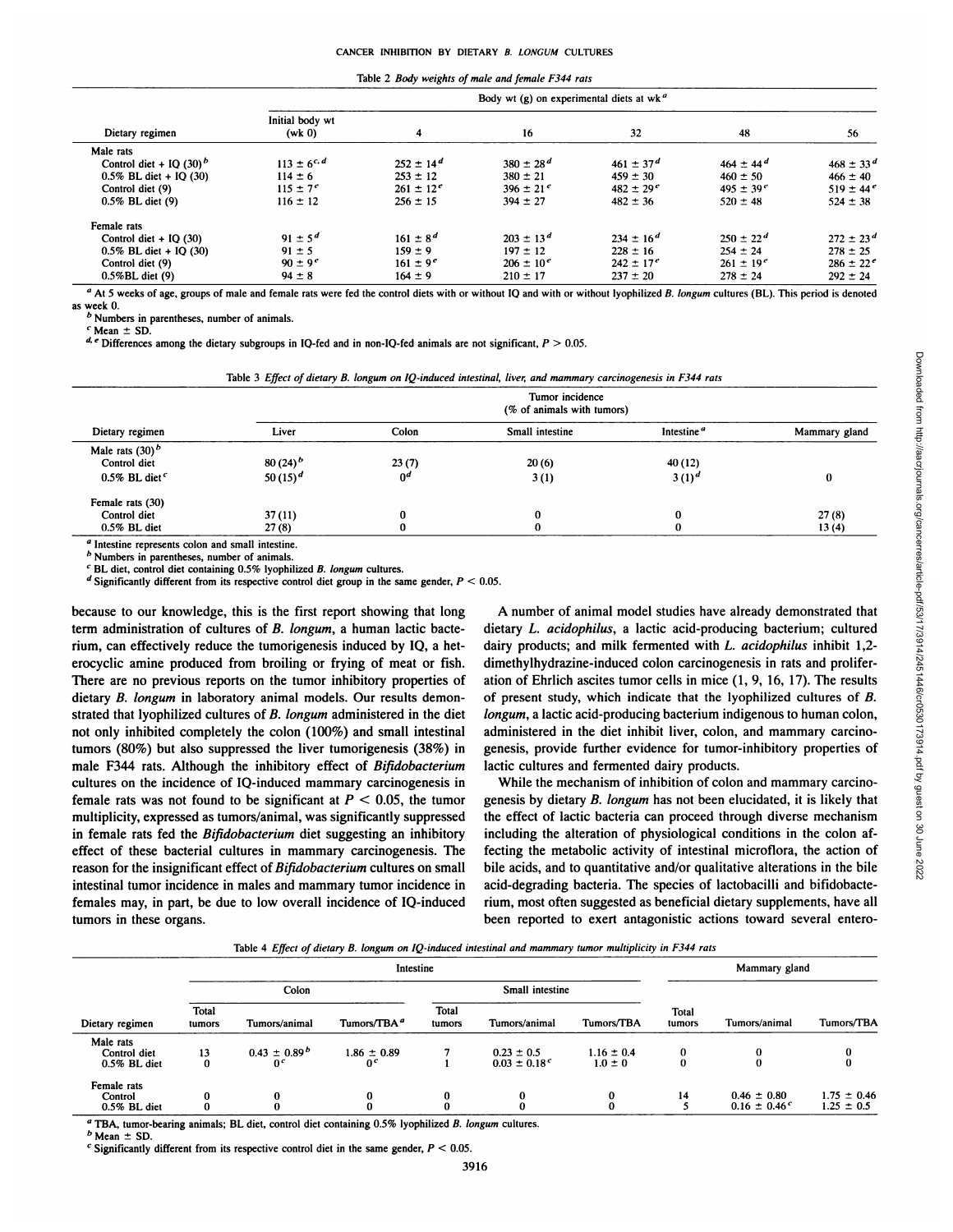pathogenic organisms in the intestine such as Escherichia coli and *Clostridium perfringens, to cite a few (31-34). C. perfringens and* other enteropathogenic anaerobic bacteria contain high levels of  $7\alpha$ dehydroxylase which is an important enzyme in the formation of the secondary bile acids from the primary bile acids in the colon (35, 36). These secondary bile acids have been shown to play a role as tumor promoters in the colon (36). Hill et al. (35) showed a correlation between the incidence of colon cancer and the number of bacteria per g of feces possessing  $7\alpha$ -dehydroxylase enzyme activity in the humans. In view of above results, it is possible that dietary lactic cultures modulate the metabolic activity of intestinal microflora and the ac tivity of  $7\alpha$ -dehydroxylase thereby producing lower levels of secondary bile acids in the colon. Goldin and Gorbach (37) observed that supplementation of normal diet of rats with L. acidophilus lowered the activity of fecal bacterial ß-glucuronidase, nitroreductase, and azore ductase. The significance of these bacterial enzymes including the  $7\alpha$ -dehydroxylase activity should be considered in the light of their importance in the etiology of certain types of cancer including cancer of the colon (38). It was also demonstrated that lactic acid, a major metabolite produced by lactic bacteria in yogurt and other fermented milk products, and fresh unfermented milk products had no inhibitory effect on Ehrlich ascites tumor cells in mice whereas the lactic fer mented milk had an effect (39). In this connection, Ayebo et al. (IO) reported that this antitumorgenic activity of fermented milk is located in the cell wall fraction of lactic bacteria. Thus, dietary B. longum cultures and associated physiological alterations in the intestine could act at one or more of these loci and cause inhibition of IQ-induced carcinogenesis.

Another possible mechanism that should to be considered is the metabolic activation of IQ in the intestine. Heterocyclic aromatic amines such as IQ, like many carcinogens, must be metabolized in order to exert their carcinogenicity. The predominant pathway for the metabolic activation of most carcinogenic heterocyclic amines is through the initial activation step involving  $N$ -oxidation and is catalyzed predominantly by cytochrome P4501A2 in the liver (40). IQ is also converted to the N-glucuronide, a minor metabolite, but to a considerable extent to the 5-hydroxy derivative, excreted via bile into the intestinal tract as glucuronide conjugate (41, 42). The bacterial enzyme, ß-glucuronidase, has the ability to hydrolyze many glucuronides due to its wide substrate specificity and thus may liberate aglycones in the colon. It is possible that glucuronide conjugates of IQ metabolites are hydrolyzed in the intestine by bacterial enzyme,  $\beta$ -glucuronidase, to active metabolites and that these active com-<br> $\frac{E}{17}$  Keta L Kebuseti S Valeduse T and Mutai M Antiumo activity of Latelly pounds are absorbed and distributed to various target organs including the colon and mammary gland. In this connection, Goldin et al.  $(9, 12)$ have demonstrated that the addition of viable lactic bacilli supple ments to the diets of humans and rats decreased the fecal bacterial ß-glucuronidase activity. It is therefore possible that a similar de crease in the  $\beta$ -glucuronidase activity in the colon due to  $B$ . longum, a lactic bacillus, may result in the decreased production of active metabolites of IQ in the colon and delivery of these metabolites to the colon and to the mammary gland via the blood stream. Another possible mechanism of tumor inhibition by B. longum may be explained on the basis that the bacterial cultures bind IQ and other food mutagens in the intestine and eliminate them in the feces (14), thereby reducing the amount available for reabsorption.

In conclusion, the results of this study demonstrate that dietary lyophilized cultures of B. longum, a lactic bacillus present in human colon, inhibit IQ-induced intestinal, liver, and mammary carcinogen esis in F344 rats. Although the exact mechanisms by which the cul tures of B. longum inhibit IQ-induced carcinogenesis in the target organs are not understood at present, the results of earlier studies on the metabolic activation of IQ and metabolic activity of intestinal

microflora should provide a stimulus to design additional studies to investigate the mechanism of colon, liver, and mammary tumor inhi bition by the cultures of B. longum.

#### **ACKNOWLEDGMENTS**

We thank Donna Virgil for preparation of the manuscript, Aliga Cesar for expert technical assistance and Morinaga Milk Industry Company Ltd., Japan, for providing lyophilized B. longum (BB-536).

### **REFERENCES**

- 1. Rao, D. R., Pulasani, S. R., and Chawan, C. B. Natural inhibitors of carcinogenesis: fermented milk products. In: B. S. Reddy, and L. A. Cohen (eds.), Diet. Nutrition, and Cancer: A Critical Evaluation, Vol. 2, pp. 63-75. Boca Raton, FL: CRC Press, Inc., 1986.
- 2. Shahani, K. M., and Ayebo, A. D. Role of dietary lactobacilli in gastrointestinal microecology. Am. J. Clin. Nutr., 33: 2448-2457, 1980.
- 3. Tomoda, T., Nakano, Y., and Kageyama, T. Effect of yogurt and yogurt supplemented with Bifidobacterium and/or lactulose in healthy persons: a comparative study. Bifidobacleria Microflora, 10: 123-130, 1991.
- 4. Hitchins, A. D., and McDonough, F. E. Prophylactic and therapeutic aspects of fermented milk. Am. J. Clin. Nutr., 49: 675-684, 1989.
- alcohol in a case-control study of breast cancer. J. Nati. Cancer Inst., 77: 633-636, 1986.
- 3. Tombox 1, The M. G. His papel and papel and papel and papel and the state of the state of the state of the state of the state of the state of the state of the state of the state of the state of the state of the state o 6. van't Veer, P., Dekker, J. M., Lamers, J. W. J., Kok, F. J., Schouten, E. G., Brants, H. A. M., Sturmans, F., and Hermus, R. J. J. Consumption of fermented milk products and breast cancer: a case-control study in The Netherlands. Cancer Res., 49: 4020- 4023, 1989.
- 7. Reddy, G. V., Friend, B. A., Shahani, K. M., and Farmer, R. E. Antitumor activity of yogurt components. J. Food Prot., 46: 8-11, 1983.
- Shackelford, L. A., Rao, D. R., Chawan, C. B., and Pulusani, S. R. Effect of feeding fermented milk on the incidence of chemically-induced colon tumors in rats. Nutr. Cancer, 5: 159-164, 1983.
- 9. Goldin, B. R., and Gorbach, S. L. Effect of Lactobacillus acidophilus dietary supplements on 1,2-dimethylhydrazine dihydrochloride-induced intestinal cancer in rats. J. Nati. Cancer Inst., 64: 263-265, 1980.
- 10. Ayebo, A. D., Shahani, K. M., and Dam, R. Antitumor components of yogurt: fractionation. J. Dairy Sci., 64: 2318-2323, 1981.
- 11. Ayebo, A. D., Angelo, I. A., and Sahani, K. M. Effect of ingesting Lactobacillus *acidophilus milk upon fecal flora and enzyme activity in humans. Milchwissenschaft.* 35: 730-733, 1980.
- 12. Goldin, B. R., Swenson, L., Dwyer, J., Sexton, M., and Gorbach, S. L. Effect of diet and Laciobacillus acidophilus supplements on human fecal bacterial enzymes. 1. Nati. Cancer Inst., 64: 255-261, 1980.
- 13. Bodana, A. R., and Rao, D. R. Antimutagenic activity of milk fermented by Strep*tococcus thermophilus and Lactobacillus bulgaricus. J. Dairy Sci., 73: 3379-3384,* 1990.
- 14. Zhang, X. B., and Ohta, Y. Binding of mutagens by fractions of the cell wall skeleton of lactic acid bacteria on mutagens. J. Dairy Sci., 74: 1477-1481, 1991.
- 15. Rowland, I. R., and Grasso, P. Degradation of N-nitrosamines by intestinal bacteria. Appi. Microbiol., 29: 7-12, 1975.
- 16. Reddy, G. V., Shahani, K. M., and Benerjee, M. R. Inhibitory effect of yogurt on
- 17. Kato, I., Kobayashi, S., Yokokura, T., and Mutai, M. Antitumor activity of Lactoba*cilli casei in mice. Gann, 72: 517-523, 1981.*
- 18. Ueda, K. Immunity provided by colonized enteric bacteria. Bifidobacteria Microflora, 5: 67-72, 1986.
- 19. Sugimura, T., Nagao, M., Kawachi, T., Honda, M., Yahagi, T., Seino, Y., Sato, S., Matsukura, N., Matsushima, T., Shirai, A.. Sawamura, M.. and Matsumoto. H. Mutagen-carcinogens in food, with special reference to highly mutagenic pyrolytic prod ucts in broiled foods. In: H. H. Hiatt, J. D. Watson, and J. A. Winsten (eds.), Origins of Human Cancer, pp. 1561-1577. Cold Spring Harbor, NY: Cold Spring Harbor Laboratory, 1977.
- 20. Kasai, H., Nishimura, S., Wakabayashi, K., Nagao, M., and Sugimura, T. Chemical synthesis of 2-amino-3-methylimidazo[4,5-f]quinoline (IQ), a potent mutagen isolated from broiled fish. Proc. Jpn. Acad., 56B: 382-384, 1980.
- Felton, J. S., Knize, M. G., Wood, C., Wuebbles, B. J., Healy, S. K., Stuermer, D. H., Bjeldanes, L. F.. Kimble, B. J.. and Hatch, F. T. Isolation and characterization of new mutagens from fried ground beef. Carcinogenesis (Lond.), 5: 95-102, 1984.
- 22. Barnes, W. S., Maher, J. C., and Weisburger, J. H. High pressure liquid chromatographie method for the analysis of 2-amino-3-methylimidazo[4,5-/|quinoline, a mu tagen formed from the cooking of food. J. Agric. Food Chem., 31: 883-886, 1983.
- 23. Sugimura, T., Wakabayashi, K., Ohgaki, H., Takayama, S., Nagao, M. G., and Esumi, H. Heterocyclic amines produced in cooked food: unavailable xenobiotics. In: L. Ernster (ed.), Xenobiotics and Cancer, pp. 279—288.Tokyo: Japan Scientific Societies Press, 1991.
- 24. Adamson, R. H., Thorgeirsson, U. P., Synderwine, E. G., Thorgeirsson, S. S., Reeves, J., Dalgard, D. W., Takayama, S., and Sugimura, T. Carcinogenicity of 2-amino-3 methylimidazo[4,5-f]quinoline in nonhuman primates: induction of tumors in three macaques. Jpn. J. Cancer Res., 81: 10-14, 1990.
- 25. Grivas, S., Nyhammar, T., Olsson, K., and Jagerstad, M. Isolation and identification